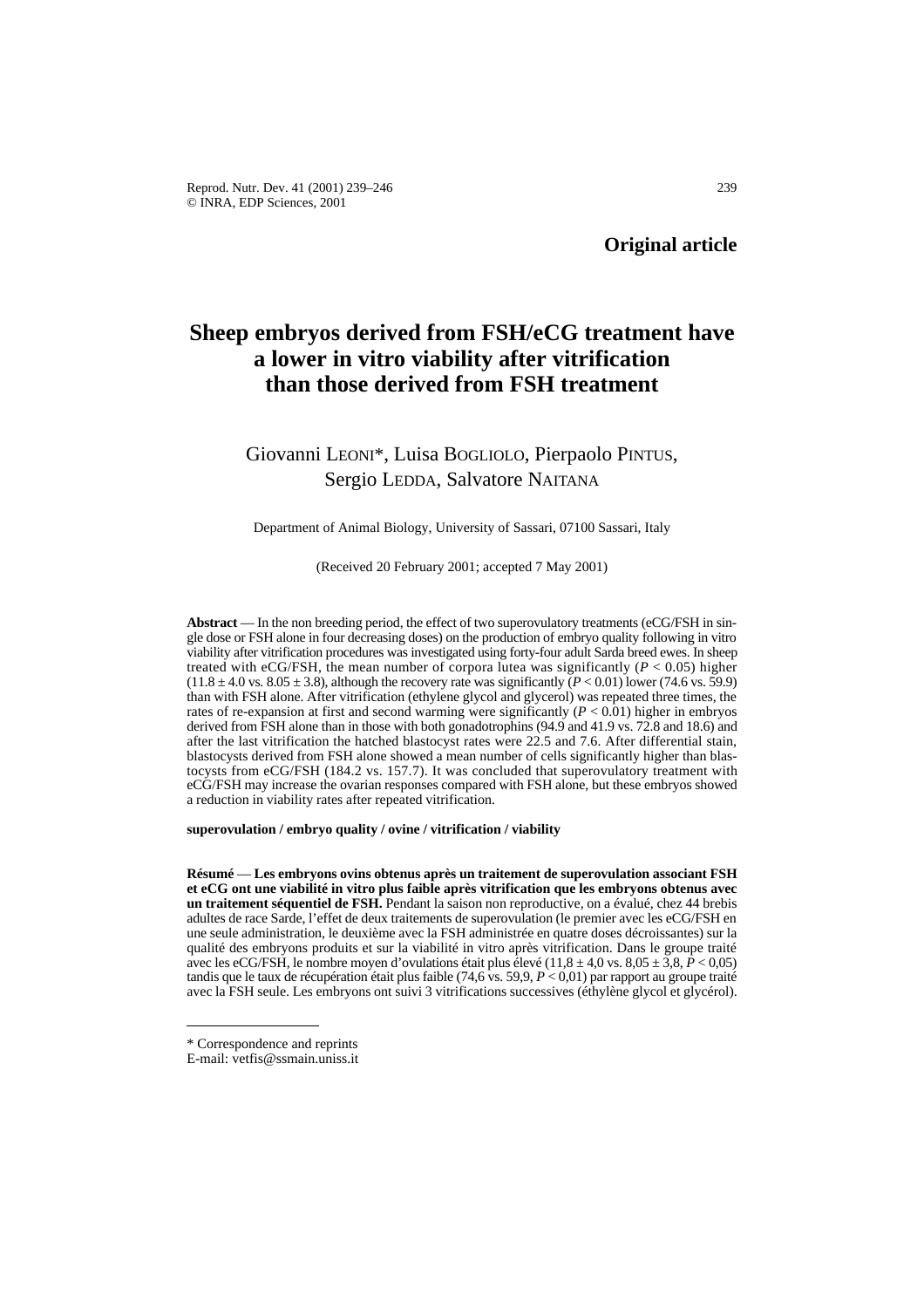Les pourcentages de réexpansion de la cavité blastocoelique après les deux premiers cycles de vitrification-décongélation étaient significativement (*P* < 0,01) supérieurs pour les embryons dérivés du traitement avec la FSH seule par rapport à ceux dérivés du traitement effectué avec les deux gonadotropines (94,9 et 41,9 vs. 72,8 et 18,6). Après la dernière vitrification, les pourcentages d'éclosion étaient respectivement de 22,5 et de 7,6 pour les groupes FSH et eCG/FSH. Après coloration différentielle, les blastocystes dérivés du traitement avec la FSH seule avaient un nombre moyen de cellules supérieur (*P* < 0,01) par rapport aux blastocystes dérivés du traitement avec eCG/FSH (184,2 vs. 157,7). En conclusion, le traitement superovulatoire avec eCG/FSH augmente la réponse ovarienne par rapport au traitement avec la FSH seule, mais ces embryons montrent une réduction des taux de survie en culture après les processus répétés de vitrification-décongélation.

**superovulation / qualité embryonnaire / ovin / vitrification / vitalité**

#### **1. INTRODUCTION**

Although significant progress has been made in assisted reproductive technology, during the last two decades multiple ovulations by gonadotrophin treatments still represents the greater source of embryos for all technologies connected to embryo transfer programs in domestic species [15].

Experiences have been reported extensively in the literature regarding multiple ovulation in sheep, but, superovulatory treatment is still not a well-controlled practice [for review see 6, 20]. The success of embryo transfer depends on several factors including the mating system, flushing procedure, progesterone dose and donor ewe age [4], donor breed [35] and age [27], seasonal treatment [34], gonadotrophin derived species preparation [5], gonadotrophins dissolving agent [11]. However, a high degree of variation in the superovulatory response continues to be the greatest problem limiting application of the embryo transfer program in field conditions [40]. Potential factors such as follicular dominance [28] and ovarian status [21], can have a great influence on ovarian responses. However, none of these explain sufficiently the cause of variability in ovarian superovulatory responses since not little is known about genetic control of ovarian dynamic mechanisms.

The combination of multiple ovulations with cryopreservation can overcome this

problem in particular when the number of recipients is insufficient for transfer of all recovered embryos. Cryopreservation is an integral part of embryo transfer programs and shows several advantages such as lower cost of long distance transport, decreased risk of disease transmission, and has the added advantage of allowing imported stocks to develop in recipients well adapted to local conditions. Two methods are available for ovine embryo cryopreservation which permit the birth of lambs following transfer of frozen-thawed [32, 41] or vitrified-warmed embryos [1, 25]. Direct transfer of vitrified sheep embryos [23] can have a major role in the development of breeding programs and an important impact on the prosperity of economically underdeveloped regions. However, when cryopreservation technology is used, embryo quality must be extremely good to overcome embryo susceptibility to low temperatures and maintain a high potential viability rate. Authors [19, 38] evidenced that embryos can survive to multiple cycles of freezing and this could introduce new applications of reproductive technologies as genetic analysis of thawed, biopsied and refrozen embryos [13].

Vitale et al. [38] evidenced a cumulative negative effect on in vitro viability after threerepetitive freezing of mouse 8–16 cell embryos, with a constant amount of damage at each cycle. Therefore, cryopreservation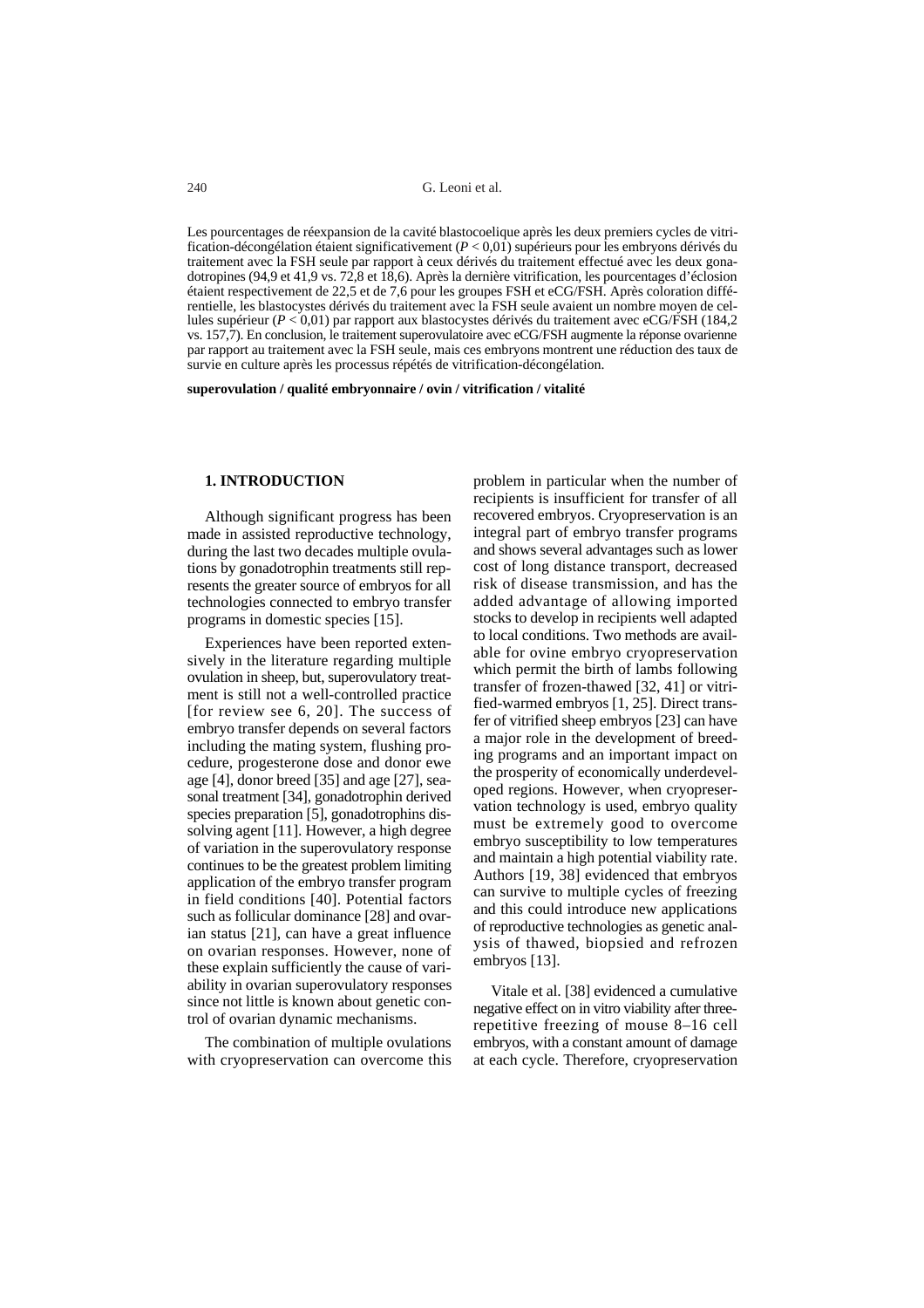could be considered as a selecting agent of more viable embryos [22].

An other limiting aspect in embryo transfer programs is the collection of an inadequate number of good quality embryos from donors. The ratio of FSH to LH in the gonadotrophin preparations [8, 10] affect the quality of embryos recovered from superovulated sheep. FSH is a superior gonadotrophin to eCG in sheep and goats [3, 14] probably due to the high LH bioactivity of eCG. Both the variability in the ovarian response and the quality of embryo yield are the main limiting factors in small ruminant transfer programs.

The current study was undertaken to assess, firstly, the potential production of good quality embryos by administering either in a single injection a combination of FSH and eCG or giving repeated injections of FSH, and, secondly, to compare their in vitro potential viability after cryopreservation repeated three times using a vitrification procedures.

# **2. MATERIALS AND METHODS**

During the non breeding period (April– May), in four replicate experiments, 44 adult Sarda ewes, between 2 and 6 years of age, were kept inside for the duration of the experiments and were fed a liveweight maintenance ration.

#### **2.1. Embryos production**

The animals were synchronized by intravaginal sponges (Chronogest, Intervet, Booxmer, Netherlands) impregnated with 40 mg of fluorogestone acetate (FGA) and inserted for 12 days. 24 h before sponge removal, 21 ewes received 250 IU FSH-p (Pluset, Serono, Rome, Italy) diluted in 16 ml of saline solution in 4 decreasing doses over 2 d (94 to 78; 47 to 31 IU) at 12 h intervals and 23 ewes received a single injection of 125 IU FSH-p and 600 IU eCG (Intervet, Booxmer, Netherlands). At 50 hours after sponge removal, the ewes were inseminated with fresh diluted semen  $(80 \times 10^6$  spermatozoa) using the laparoscopic technique. Five days after the insemination (day 6 after estrus) uterine horns were flushed from the donors via mid-ventral laparotomy under general anesthesia induced and maintained by thiopentale sodium (Pentothal sodium, Gellini, Aprilia, Italy) and ovarian responses, ova and embryos were recorded. Each uterine horn was flushed with Dulbecco's phosphate buffer (PBS, Sigma Chemical Co., St. Louis, MO, USA) supplemented with 5 mg $\cdot$ mL<sup> $-1$ </sup> bovine serum albumin (Fraction V, Sigma) and antibiotics (penicillin and streptomycin).

After washing in fresh flushing medium, all ova and embryos were examined under an inverted microscope at magnification of 20–40 × (Leitz Labovert, Wetzlar, Germany) and classified according to their stage of development and morphology [33].

# **2.2. Differential staining**

Blastocysts derived from FSH alone (*n =* 13) and eCG/FSH (*n =* 15), randomly withdrawn, were differentially labeled with specific fluochrome to count the trophectoderm (TE) and inner cell mass (ICM) nuclei [37]. Briefly, embryos were incubated in 10 mM trinitrobenzene-sulphonic acid (TNBS; Sigma) in PBS containing  $3 \text{ mg} \cdot \text{m} \text{L}^{-1}$  polyvinylpyrrolidone (PVP-40; Sigma) for 10 min TNBS combines with N-terminal amines and labels thus phopholipids or proteins, which are present in the cell membrane. After washing in TCM-199 Hepes, embryos were incubated in a 30:70 dilution of rabbit anti-DNP-BSA (Sigma) in TCM199 bicarbonate for 30 min.

After a quick wash in TCM199 Hepes, the embryos were incubated in a 1:4 dilution of guinea pig complement (Sigma) in TCM199-bicarbonate supplemented with 10 µg.mL–1 propidium iodide (PI; Sigma) for 30 min at 39 °C. Cells which were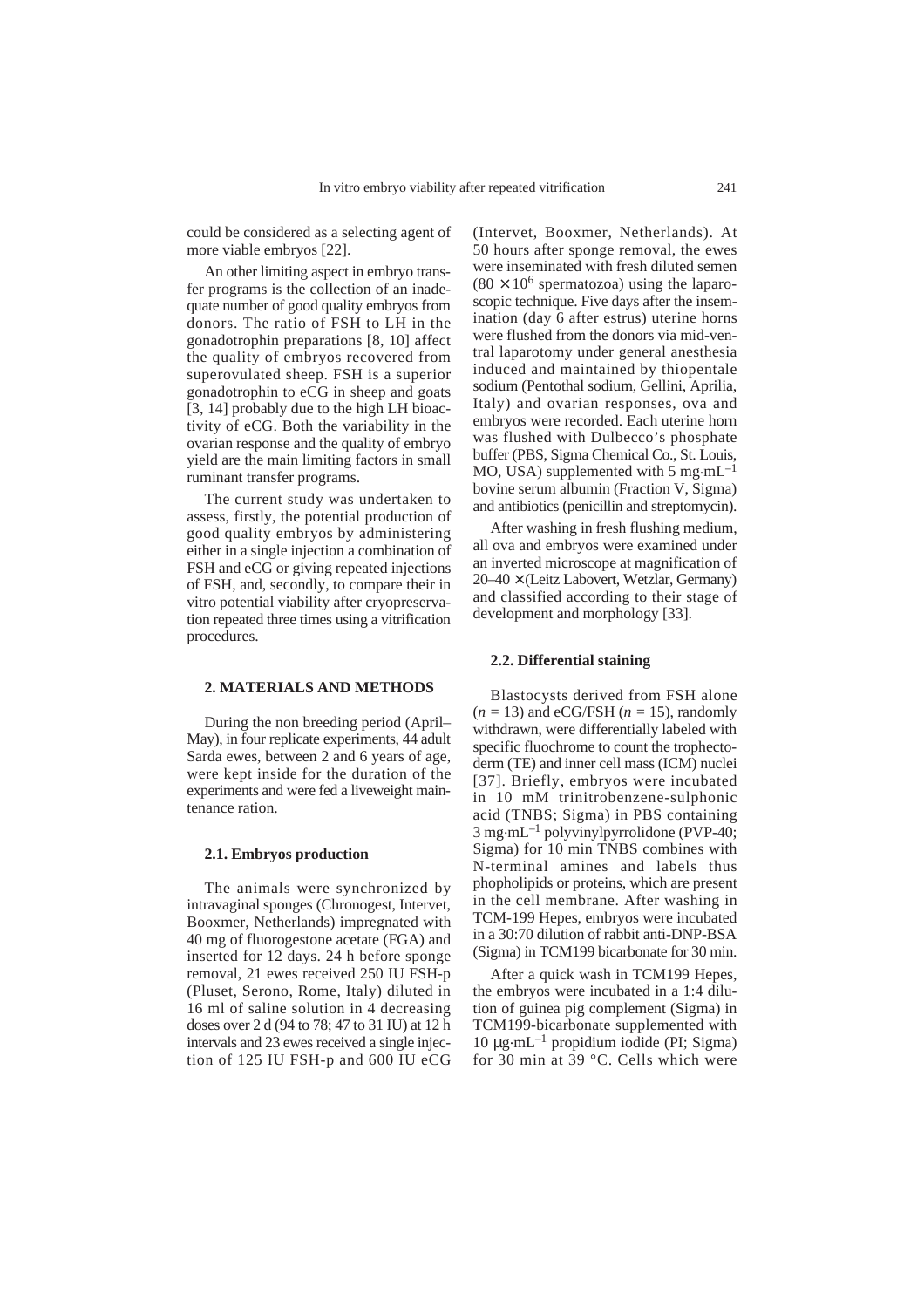labeled with the antiserum were lysed when the complement was added. After finishing the complement mediated cell lysis and the staining of the lysed cells by propidium iodide, embryos were briefly washed in icecold TCM199 Hepes, supplemented with  $10 \mu$ g·mL<sup>-1</sup> propidium iodide. After 3–5 min of fixation, the embryos were transferred for 3–5 min to 10  $\mu$ g.mL<sup>-1</sup> bisbenzimide (Hoechst 33342; Sigma) in absolute alcohol at room temperature. Then the embryos were transferred to a drop of glycerol on a microscopic slide and covered with a coverslip. Embryos were examined under fluorescence microscope (Diaphot, Nikon, Tokyo, Japan).

Thus a number ICM nuclei, which appeared blue, and TE nuclei, which appeared pink to red, were counted and the proportion of ICM-cells to the total cell number of individual embryos was evaluated under the microscope.

## **2.3. Vitrification and warming procedures**

Immediately after recovery blastocysts were vitrified according to Naitana et al. [26]. Briefly, vitrification and warming solution were prepared using PBS, antibiotics supplemented with 0.1% PVA. Embryos were put into  $200 \mu L$  drops of 1.4 M glycerol for 5 min, then into 200 µL drops of 1.4 M glycerol and 3.6 M ethylene glycol for 5 min before being transferred into a 20 µL column of 3.4 M glycerol and 4.6 M ethylene glycol, and loaded into the center of 0.25 mL straws using a fine glass capillary pipette. In the straws, the embryos and vitrification solution were separated by 4 air bubbles (60  $\mu$ L) from 2 columns (160  $\mu$ L) of 0.5 M sucrose solution. After sealing the straws were immediately plunged into LN2 and kept in it.

For warming, the straws were transferred from LN2 into a water bath at 35 °C for 10 s. The content of each straw was expelled into Petri dishes (Falcon) and stirred

gently to facilitate the mixture of both solutions. The embryos were retrieved and transferred into 200 µL drops of 0.25 M sucrose solution for 3 min to allow for the removal of intracellular cryoprotectants. The embryos, after washing, were transferred into 500 µL TCM199 with 10% FCS in four well tissue culture dishes (NUNC, Denmark) at 5%  $CO<sub>2</sub>$  in air, 39 °C and 100% humidity and examined at 12 h intervals. The embryos that re-expanded and redeveloped the blastocoelic cavity were considered to be viable. These embryos were cryopreserved for a second time using the same vitrification, warming and culture procedures as above. Viable embryos were cryopreserved for a third time by the same procedures.

#### **2.4. Statistical analysis**

The analysis of variance test (Anova) or Chi-square were used to determine the differences between ovarian responses, recovery rates and number of embryonic cells, and in vitro viability rates after vitrification and warming procedures. Probability values of less than 0.05 were considered significant.

#### **3. RESULTS**

The time of onset of estrus after sponge removal was similar  $(28.6 \pm 4.2 \text{ vs. } 27.3 \pm 1)$ 4.9; mean  $\pm$  SD) for both superovulatory treatments. The ovarian responses (range 3 to 19 of corpora lutea) per sheep reflected the expected pattern of a large variation between individuals receiving the two treatments. The mean number of corpora lutea was significantly lower  $(P < 0.05)$  in sheep treated with FSH alone than with eCG/FSH  $(8.05 \pm 3.8 \text{ vs. } 11.8 \pm 4.0)$  while the recovery rate was significantly  $(P < 0.01)$  higher (74.6 vs. 59.9). No differences were found in fertilization rates and blastocyst yeld between the two treatments (Tab. I). Differential staining showed that (Tab. II) the mean number of trophoblastic cells and inner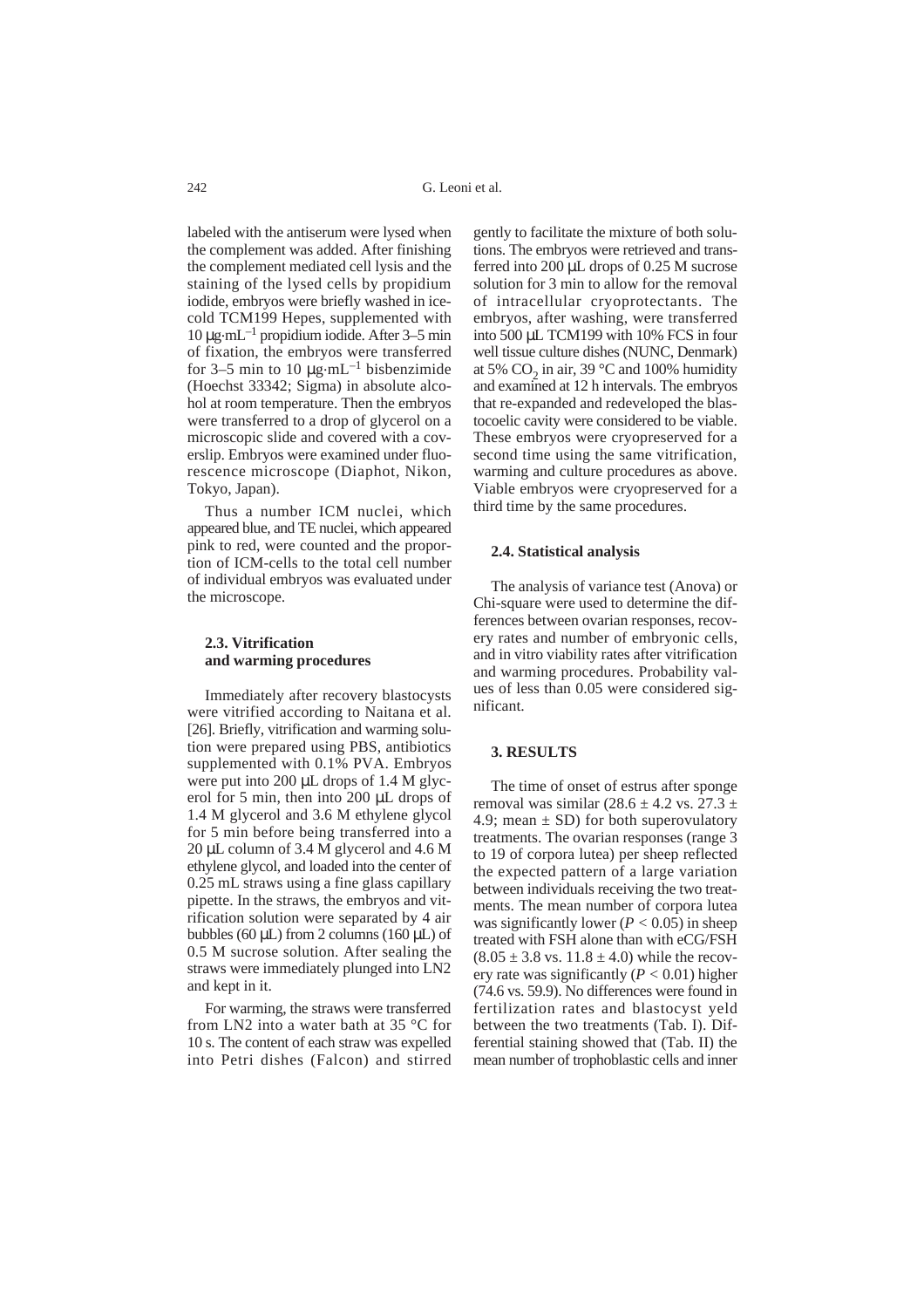| Treatment  | Number<br>of sheep | Number of Recovery<br>corpora lutea<br>$(\text{mean} \pm \text{SD})$ | (% )              | Fertilization<br>(% ) | Percentage of                  |      |      |
|------------|--------------------|----------------------------------------------------------------------|-------------------|-----------------------|--------------------------------|------|------|
|            |                    |                                                                      |                   |                       | degenerated morula blastocysts |      |      |
| <b>FSH</b> | 21                 | $8.05 + 3.8^{\rm a}$                                                 | 126<br>$(74.6)^c$ | 103<br>(81.7)         | 3.9                            | 7.8  | 88.3 |
| eCG/FSH    | 23                 | $11.8 + 4.0^{b}$                                                     | 178<br>$(59.9)^d$ | 146<br>(82.0)         | 6.9                            | 12.3 | 80.8 |

**Table I.** Superovulatory responses, recovery, fertilization and embryo production after treatment with FSH or eCG/FSH in Sarda sheep.

Different superscripts are statistically different: <sup>a</sup> vs. <sup>b</sup> = *P* < 0.05; <sup>c</sup> vs. <sup>d</sup> = *P* < 0.01.

Table II. Count of number cells of blastocysts after differential staining.

| Derived    | <b>Stained</b> | Total cells    | Inner cell mass               | Ratio          |
|------------|----------------|----------------|-------------------------------|----------------|
| embryos    | embryos        | $mean \pm SD$  | $(\text{mean} \pm \text{SD})$ | ICM/tot $(\%)$ |
| <b>FSH</b> |                | $184.2 + 31a$  | $66 + 3.8^a$                  | 35.8           |
| eCG/FSH    |                | $157.7 + 25^b$ | $50 + 3.1^b$                  | 31.8           |

Different superscripts are statistically different:  $a$  vs.  $b = P < 0.05$ .

cell mass cells was significantly  $(P < 0.01)$ higher in embryos derived from FSH alone than in those from eCG/FSH ( $184.2 \pm 31$  vs.  $157.7 \pm 25$  and  $66 \pm 3.8$  vs.  $50 \pm 3.1$ ).

Based on a subjective visual assessment of embryo quality related only to the stage of development, there was no observable difference in embryo quality between the two superovulatory treatments. The viability rates of vitrified embryos in the in vitro system is given in Table III. After repeated vitrification, the rates of re-expansion at first and second warming were significantly (*P <* 0.01) higher in embryos derived from FSH alone than in those with both gonadotrophins (94.9 and 41.9 vs. 72.8 and 18.6) and after the last vitrification the hatched blastocysts rates were 22.5 and 7.6 (Tab. III).

**Table III.** In vitro viability of blastocysts derived from two superovulatory treatments after repeated 3 times vitrification and warming procedures.

|            |            | Repeated vitrification |                |                |  |
|------------|------------|------------------------|----------------|----------------|--|
|            |            | 1st                    | 2nd            | 3rd            |  |
| Treatments | Number     | Re-expansion           |                | Hatched        |  |
|            | of embryos | after $12 h$ (%)       |                | embryos $(\%)$ |  |
| <b>FSH</b> | 78         | 74 (94.9) <sup>a</sup> | $31(41.9)^a$   | $7(22.5)^{a}$  |  |
| FSH/eCG    | 103        | 75 $(72.8)^{b}$        | $13(17.3)^{b}$ | $1(7.6)^{b}$   |  |

Different superscripts are statistically different:  $a$  vs.  $b = P < 0.01$ .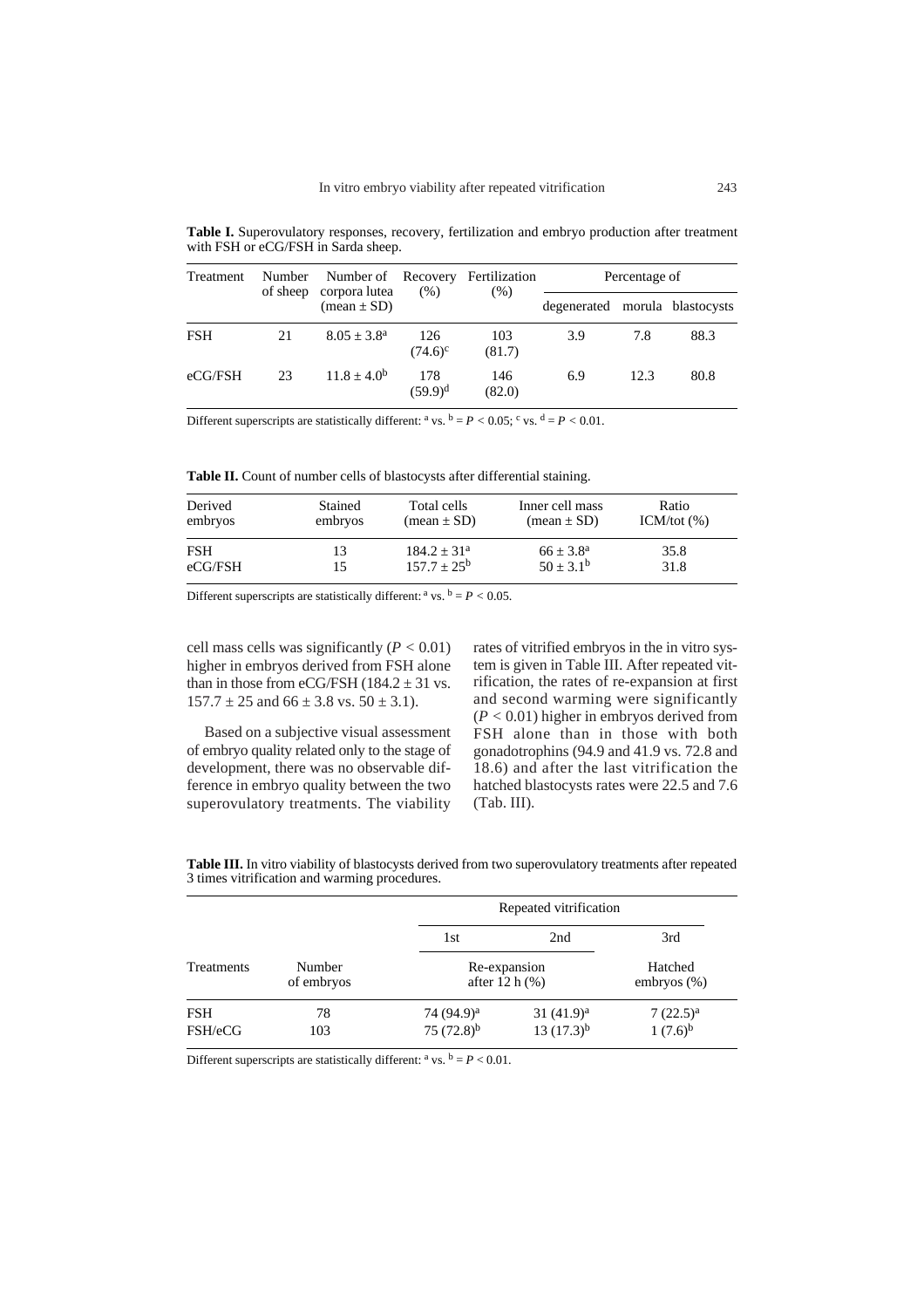## **4. DISCUSSION**

Our data confirm the results of other studies with Merino ewes showing that FSH/eCG increases the ovarian response [17, 29] but the embryos obtained showed higher sensitivity to low temperatures than those from FSH alone. Although some evidence has been observed of an alteration in oocyte activation and in patterns of oocyte protein synthesis, or follicular steroidogenesis capacity [24] and ovulation time [39], the reason why FSH alone produces better quality embryos than eCG is not fully understood. Armstrong [2] has suggested that acceleration of follicle development during superovulatory treatment can occur before complete growth to allow completion of maturational process of cytoplasmic oocyte and granulosa cells. Driancourt and Fry [12] have shown that eCG could determine variations in the morphological features of the preovulatory follicles, altering the size and number of granulosa cells which play an essential role in the transport of regulatory signals and metabolic substrates to full oocyte maturation. This could result in alterations and deficiencies of patterns of protein synthesis during meiotic progression compromising the subsequent potential capacity of oocytes derived from treated sheep to embryo development [24].

The higher ovulation rate induced by FSH/eCG compared with FSH treatment alone can be related to a more sustained recruitment of small follicles.

Lower embryo recovery obtained by FSH/eCG treatment may be due to the abnormal profile of ovarian hormones that can modify the oviductal and uterine transport of ova and embryos within the genital tract.

It is known that the long half-life of eCG could be responsible of the higher recruitment of follicles. The prolonged action of this hormone and its high LH activity may result in a high number of unovulated follicles that persist during the post-ovulatory

period, producing abnormal elevated levels of estradiol [17, 24] that can affect the uterine physiological environment.

It is known that sheep as goat and bovine oocytes derived from < 1 mm follicles are incapable of resuming or completing meiosis during in vitro culture [7, 9, 16]. In vitro evidence suggests that, although appreciable amounts of estradiol are detected in follicles of  $> 0.5$  mm diameter, small antral follicles respond individually and not identically to gonadotrophins indicating a hierarchical development [31]. In sheep, the ability to progress to meiotic cycle and gain the ability to develop up to the blastocyst stage is achieved progressively as follicle diameter increases [7, 18]. These negative effects due to eCG can occur before ovulation, as a consequence of an unbalanced hormonal profile during oocyte maturation or later, during early embryonic development as an inadequate capacity to cleave. It is possible that, as observed in heifers by Yaakub et al. [42], also in sheep a higher superovulatory response can produce an inferior quality embryo. Our experience has shown that embryos derived from FSH/eCG treatment, not apparently having an abnormal morphology, have a lower number of cells than those derived from FSH alone.

Several aspects can have an influence on the viability rate after vitrification and warming procedures [for review see 36]. The number of cells per embryo is one factor which affects its tolerance to cryopreservation because the surviving blastomeres after vitrification procedures may be insufficient in number to permit the re-expansion of the blastocoelic cavity and continue the physiological development. A lower survival rate after vitrification has been observed in in vitro produced bovine embryos on day 9 which showed poorer quality as judged by the lower cell number than on day 7 or day 8, offering support for this hypothesis [30].

Repeated vitrification could be used to test the embryo quality in embryo transfer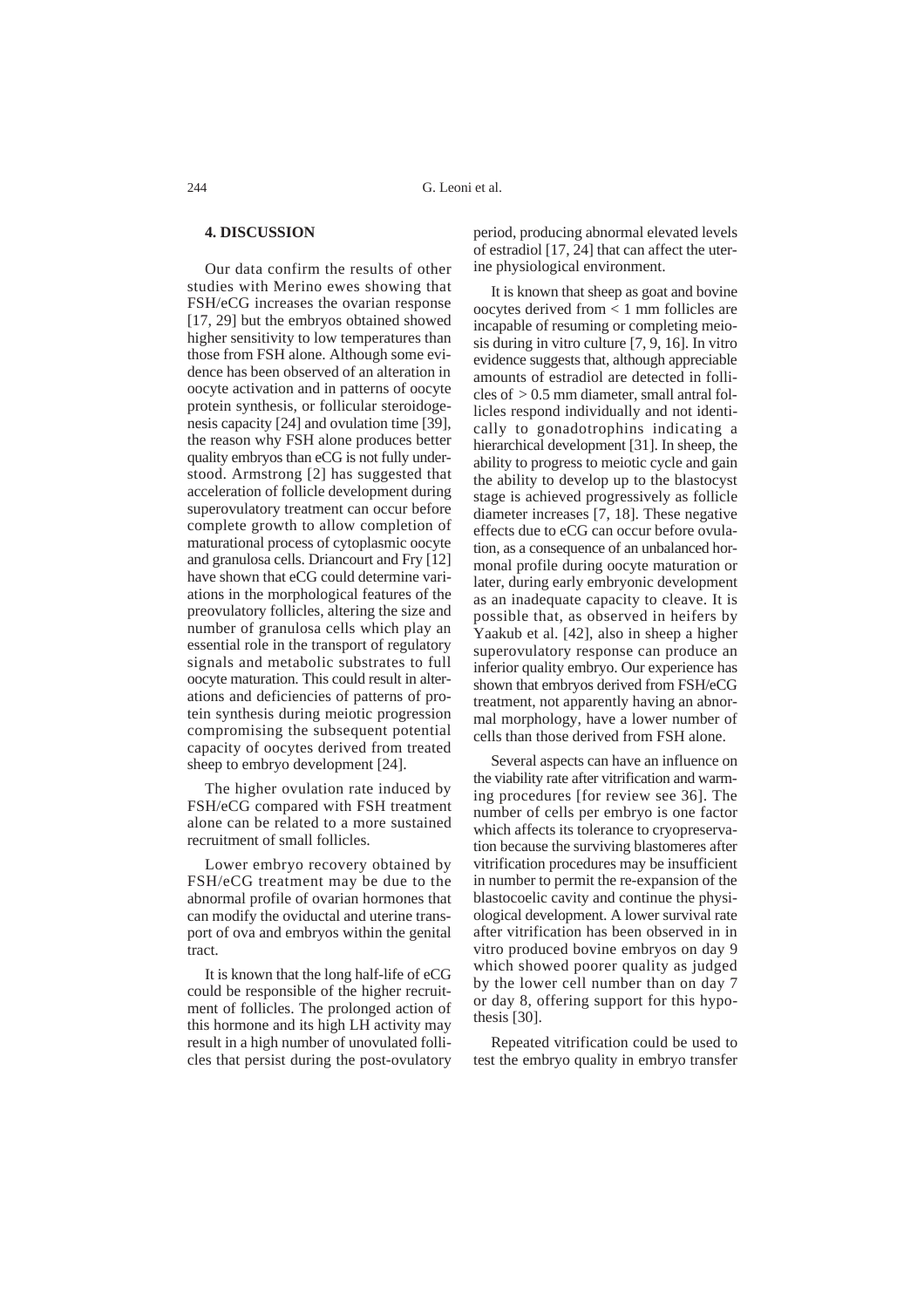programs. It was showed [19] that twicefrozen mouse embryos retain fully functional capability, as assessed by post-thaw pregnancy rates. A three-fold vitrification test could be an indicator of potential in vivo viability, by the selection of a pool of more viable embryos [22], probably caused by the loss of embryos carrying subtle defects undetected, after morphological evaluation.

# **5. CONCLUSION**

These experiments showed that FSH/eCG treatment increases the ovarian response but it also heightens the embryo susceptibility to vitrification procedures. The high resistance to cryopreservation of embryos derived from FSH alone could be a suitable indicator of potential in vivo viability, however, transfer experiments are necessary to assess the viability rates of embryos derived from both superovulatory treatments after vitrification. The production of high quality embryos and cryopreservation can offer interesting scientific and economic opportunities to increase selection intensity and reduce the costs in particular in species with low economic value such as sheep.

#### **ACKNOWLEDGEMENTS**

This study was supported by RAIZ (MiRAAF – Italy).

# **REFERENCES**

- [1] Ali J., Shelton J.N., Successful vitrification of day-6 sheep embryos, J. Reprod. Fertil. 99  $(1993)$  65–70.
- [2] Armstrong D.T., Evans G., Factors influencing success of embryo transfer in sheep and goats. Theriogenology 19 (1983) 31–42.
- [3] Armstrong D.T., Recent advances in superovulation of cattle, Theriogenology 39 (1993) 7–24.
- [4] Bari F., Khalid M., Haresign W., Murray A., Merrell B., Effect of mating system, flushing procedure, progesterone dose and donor ewe age on the yield and quality of embryos within a moet program in sheep, Theriogenology 53 (2000) 727–742.
- [5] Boland M.P., Crosby T.F., Gordon I., Ovarian responses in ewes following horse anterior pituitary extract and progestagen treatment, Anim. Reprod. Sci. 6 (1983) 119–127.
- [6] Cognie Y., State of the art in sheep-goat embryotransfer, Theriogenology 51 (1999) 105–116.
- [7] Cognie Y., Benoit F., Poulin N., Khatir H., Driancourt M.A., Effect of follicle size and of the Fec Boorola gene on oocyte function in sheep, J. Reprod. Fertil. 112 (1998) 379–386.
- [8] Cognie Y., Chupin Y., Saumande J., The effect of modifying the FSH/LH ratio during the superovulatory treatment in ewes, Theriogenology 25 (1986) 148.
- [9] Crozet N., Ahmed-Ali M., Dubos M.P., Developmental competence of goat oocytes from follicles of different size categories following maturation, fertilization and culture in vitro, J. Reprod. Fertil. 103 (1995) 293–298.
- [10] D'Alessandro A., Martemucci G., Colonna M.A., Cafueri C., Todeda F., Some affects of adding pLH in defined amounts to purified pFSH to modify FSH/LH ratios during the superovulatory treatment of anoestrus ewes, Anim. Reprod. Sci. 47 (1997) 91–98.
- [11] Dattena M., Vespignani S., Branca A.S., Gallus M., Ledda S., Naitana C., Cappai P., Superovulatory response and quality of embryos recovered from anestrus ewes after a single injection of porcine FSH dissolved in polyvinylpyrrolidone, Theriogenology 42 (1994) 235–239.
- [12] Driancourt M.A., Fry R.C., Effect of superovulation with pFSH or eCG on growth and maturation of the ovulatory follicles in sheep, Anim. Reprod. Sci. 27 (1992) 279–292.
- [13] Fields R.A., Schulman J.D., Fugger E.F., Survival and development of biopsied frozen and refrozen murine embryos, Proc. 7th World Congress IVF & Assisted Procreation, 1991, pp. 199–120.
- [14] Gordon I., Controlled reproduction in sheep and goats, CAB International, Wallingford, 1997.
- [15] Holm P., Callesen H., In vivo versus in vitro produced bovine ova: similarities and differences relevant for practical application, Reprod. Nutr. Dev. 38 (1998) 235–246.
- [16] Hyttel P., Fair T., Callesen H., Greve T., Oocyte growth, capacitation and final maturation in cattle, Theriogenology 47 (1997) 23–32.
- [17] Jabbour H.N., Evans G., Ovarian and endocrine responses of Merino ewes to treatment with eCG and/or FSH-p, Anim. Reprod. Sci. 26 (1991) 93–106.
- [18] Ledda S., Bogliolo L., Leoni G., Naitana S., Follicular size affects the meiotic competence of in vitro matured prepubertal and adult oocytes in sheep, Reprod. Nutr. Dev. 39 (1999) 503–508.